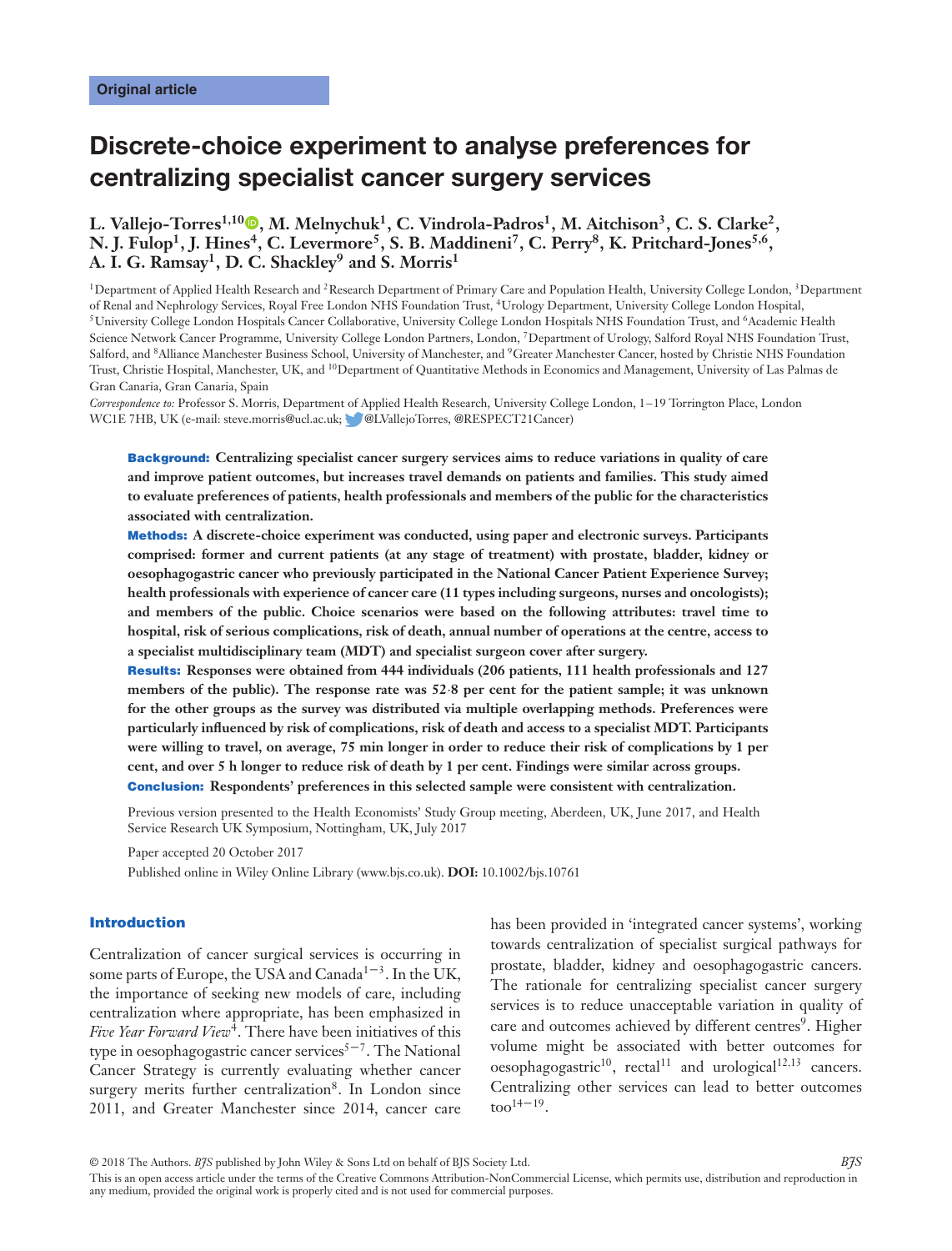There are several reasons why centralization may improve outcomes. Increased patient volume permits greater specialization, experience and expertise of staff<sup>20</sup>. Greater numbers of patients may allow equal access to innovative technologies<sup>9,20</sup>. On the other hand, many aspects of care are still likely to be provided by local hospitals, including diagnosis and ongoing chemotherapy, with only complex surgery or other interventions (such as brachytherapy) likely to be provided at the specialist centre21. After centralization, local hospitals may have closer involvement with specialist centre staff, for example via joint multidisciplinary team (MDT) meetings, with the potential to improve quality of care across the whole system9*,*22. One disadvantage of centralization is that it leads to increased travel demands, limiting access to high-quality care<sup>23</sup> and to support from family and friends.

The aim of this study was to examine preferences of patients, health professionals and the general public for the characteristics associated with centralizing specialist cancer surgery services in England, including the relative importance of different service characteristics and how preferences varied between groups.

#### **Methods**

Preferences were explored using a discrete-choice experiment (DCE)<sup>24</sup>. In DCEs, respondents are typically presented with a series of questions, asking them to choose between two or more alternatives that describe a service in terms of a set of characteristics (attributes). This allows the attributes of a service that respondents prefer to be evaluated, as well as the trade-off they are willing to make between attributes. These methods have been used to compare preferences between patients and doctors for the surgical management of oesophagogastric cancer<sup>25</sup>.

Ethical approval for this study was granted by the Proportionate Review Sub-committee of the National Research Ethics Service Committee Yorkshire and the Humber – Leeds. DCE guidelines were followed for study design and analysis24*,*26.

#### **Sampling and recruitment**

DCE responses were obtained from three groups: patients with prostate, bladder, kidney and oesophagogastric cancer (target sample size 200); health professionals involved in the care of patients with these types of cancer (100); and members of the public (individuals who have not experienced these 4 types of cancer and are not health professionals caring for patients with these types of cancer; 100). Data were collected by hard-copy postal questionnaires that were sent to patients, and online surveys (patients, public, health professionals).

The patient sample comprised people who had previously participated in the National Cancer Patient Experience Survey [\(www.ncpes.co.uk\)](http://www.ncpes.co.uk) and agreed to be involved in future research. The authors invited former and current patients with prostate, bladder, kidney and oesophagogastric cancers, some of whom may also have been diagnosed with other cancers. The aim was to recruit 50 patients from London, 50 from Greater Manchester and 100 from the rest of England. Health professionals with experience of caring for patients with these four types of cancer were recruited via the mailing lists of the British Association of Urological Surgeons, the Association of Upper Gastrointestinal Surgeons, the UK Oncology Nursing Society, the Bladder and Renal Cancer Clinical Studies Group, the Prostate Cancer Clinical Studies Group, the Psychosocial Oncology and Survivorship Clinical Studies Group, and the Contact, Help, Advise and Information Network; the RESPECT-21 (Reorganising specialist cancer surgery for the 21st century: a mixed methods evaluation) newsletter; and the National Institute for Health Research (NIHR) Collaboration for Leadership in Applied Health Research and Care (CLAHRC) North Thames and NIHR CLAHRC Greater Manchester newsletters. The public sample was recruited through a number of routes: the Patient Voices charity, 21 HealthWatch local groups (who represent the views of people who use health and social care services), the Patients' Association, the RESPECT-21 newsletter and Twitter account, and the Cancer52 charities.

Potential patient participants were sent a hard copy of the questionnaire by post, including information about the study that also explained what their participation would entail. They were invited to complete and return the enclosed questionnaire, and were told that by doing so they consented to take part in the study. They were told that they did not have to take part if they did not want to. For the public and health professionals, potential respondents were sent an e-mail inviting them to participate, containing a weblink to the online survey. When clicking on the weblink they were provided with study information, as above. They were asked to click to another webpage to access the survey, and were informed that by doing so they consented to take part in the study. They were also told that they did not have to take part if they did not want to.

## **Attributes and attribute levels**

The attributes and levels used in the DCE describing the most relevant service characteristics and outcomes associated with centralization of specialist cancer surgery were identified in a two-stage process. First, a review of documents covering development, planning and implementation of the changes<sup>9,21,22,27</sup> was undertaken to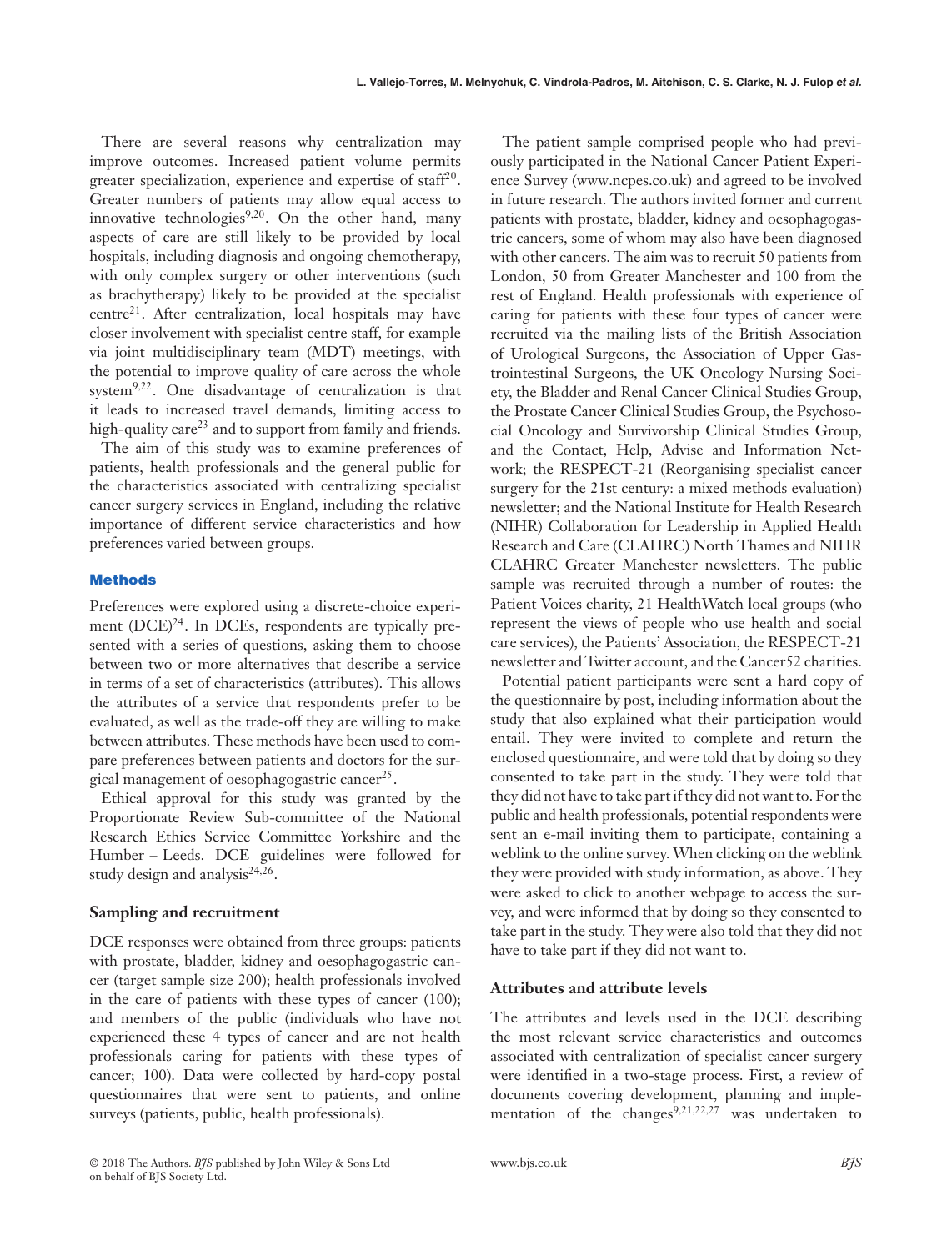**Table 1** Attributes and levels used in the discrete-choice experiment

| Attribute                                                                 |                             | Level                   |           |            |
|---------------------------------------------------------------------------|-----------------------------|-------------------------|-----------|------------|
| Travel time to hospital for surgery (min)                                 | $<$ 30                      | $30 - 60$               | $60 - 90$ | $90 - 120$ |
| Risk of serious complications from surgery (%)                            |                             | 5                       | 10        |            |
| Risk of death within 30 days of surgery (%)                               | 0.5                         | 1.5                     | 2.5       |            |
| No. of operations carried out each year by centre for each type of cancer | 10                          | 50                      | 100       |            |
| Access to MDT to decide treatment                                         | Local MDT                   | <b>Specialist MDT</b>   |           |            |
| Availability of specialist surgeon cover after operation                  | During normal working hours | Specialist surgeon 24/7 |           |            |

MDT, multidisciplinary team; 24/7, 24 h a day, 7 days a week.

| <b>Factors</b>                                                                   | <b>Centre A</b>                                                                                         | <b>Centre B</b>                                        |  |
|----------------------------------------------------------------------------------|---------------------------------------------------------------------------------------------------------|--------------------------------------------------------|--|
| Travel time to the hospital to have surgery<br>(door to door, one way)           | Up to 30 minutes                                                                                        | Between 60 and 90<br>minutes                           |  |
| Risk of serious complications from surgery                                       | 5% chance of serious<br>complications                                                                   | 1% chance of serious<br>complications                  |  |
| Number of operations the centre carries out<br>each year for each type of cancer | 10 operations per centre<br>per year                                                                    | 50 operations per<br>centre per year                   |  |
| Risk of death within 30 days of surgery                                          | $2.5\%$ chance of dying                                                                                 | $1.5\%$ chance of dying                                |  |
| Access to a specialist multidisciplinary team<br>to decide treatment             | Local MDT                                                                                               | Specialist MDT                                         |  |
| Availability of specialist surgeon cover after<br>the operation                  | Specialist surgeon<br>during normal working<br>hours and general<br>surgeon for the rest of<br>the time | Specialist surgeon 24<br>hours a day, 7<br>days a week |  |

**Which centre would you choose for surgery? (Tick one box only.)**

Centre A □ Centre B □

**Fig. 1** Example of discrete-choice experiment choice set. MDT, multidisciplinary team

determine characteristics of the care pathway and outcomes that could vary as a result of the proposed changes. A list of items was derived (*Appendix S1*, supporting information), and then a questionnaire was developed to determine the factors that were important to patients, carers and health professionals. Respondents were asked to state whether each item was important from their point of view, with 'yes' or 'no' as possible answers, and to rank the items by order of importance. They were also asked to add any items important to them that were not included in the list. A convenience sampling approach was used; 52 responses were received from 19 members of Patient and Public Involvement (PPI) groups comprising patients with cancer and carers, and 33 responses from health professionals.

Analysis of the information from the planning documents and responses from the questionnaires identified six attributes most likely to be important to respondents and likely to change as a result of centralizing specialist cancer surgery services: travel time to hospital, risk of serious complications from surgery, risk of death within 30 days of surgery, number of operations the centre carries out each year, access to a MDT and availability of specialist

surgeon cover after the operation (*Table 1*). The levels of each attribute were based on planning documents covering development, planning and implementation of the changes (as above) and input from the RESPECT-21 Research Strategy Group, which included relevant clinical experts and patient representatives. Descriptions were developed for each of the attributes to help participants understand the nature of each attribute that they were being asked to consider (see complete questionnaire in *Appendix S2*, supporting information).

## **Questionnaire design**

In the DCE, respondents were asked to choose their preferred option from a series of pairwise choices, that is in which of two fictitious centres would they prefer to have surgery, or, in the case of health professionals, they would prefer their patients to have surgery. Each centre was described by a unique combination of different levels of the attributes; *Fig. 1* shows an example of a DCE question. An opt-out or 'neither' option was not included as people at this stage of the cancer pathway are unlikely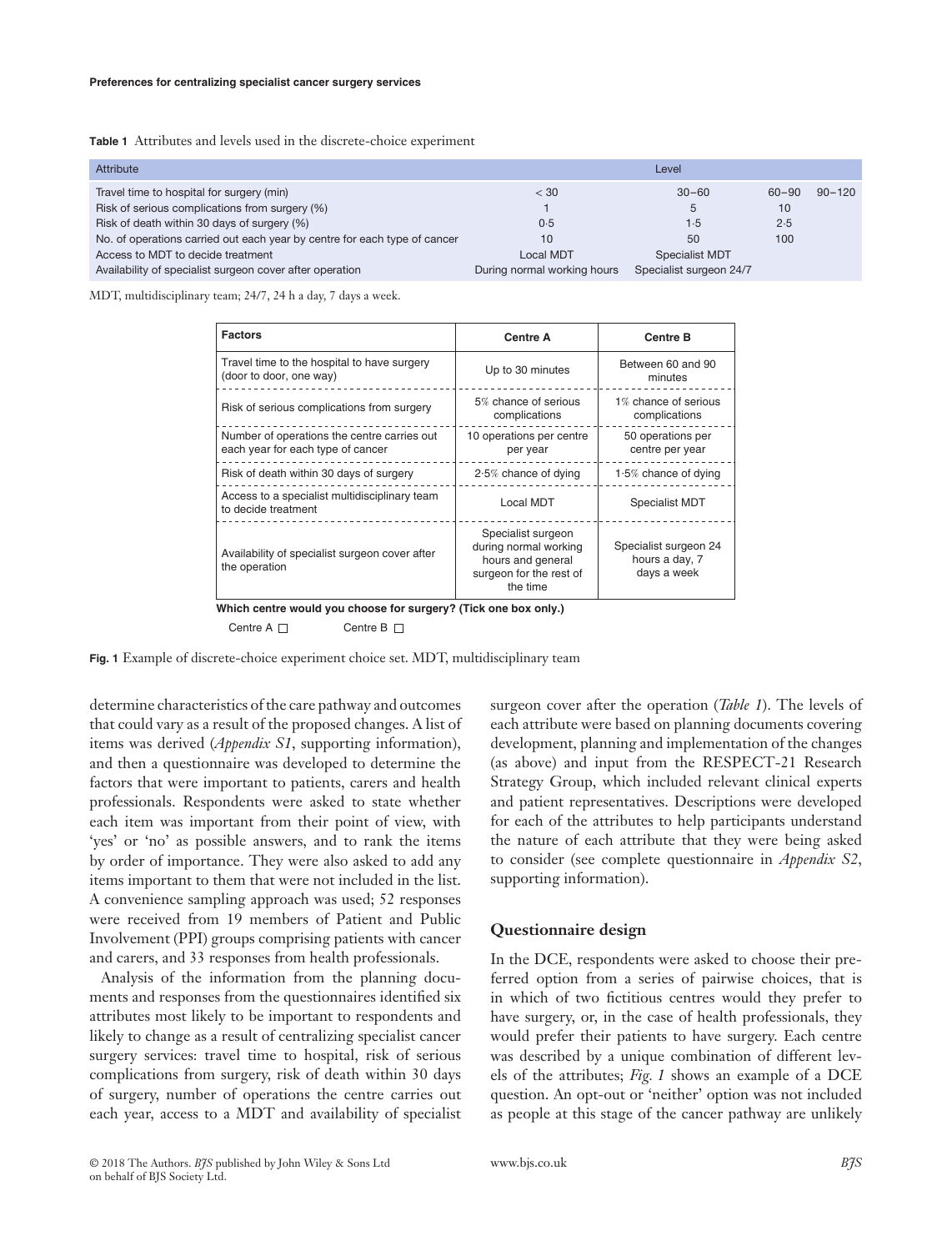|  |  | <b>Table 2</b> Demographic characteristics by group |  |  |
|--|--|-----------------------------------------------------|--|--|
|--|--|-----------------------------------------------------|--|--|

|                                     | Patients ( $n = 199$ ) | Health professionals ( $n = 109$ ) | General public ( $n = 125$ ) |
|-------------------------------------|------------------------|------------------------------------|------------------------------|
| Age (years)*                        | 69(9)                  | 48(8)                              | 46(16)                       |
| Sex ratio (F: M)                    | 41:158                 | 45:64                              | 85:40                        |
| Ethnicity - white                   | 186(93.5)              | 87(79.8)                           | 107(85.6)                    |
| Cancer diagnosis                    |                        |                                    |                              |
| Prostate                            | 67(33.7)               | 1(0.9)                             | 2(1.6)                       |
| <b>Bladder</b>                      | 61(30.7)               | 0(0)                               | 0(0)                         |
| Kidney                              | 46(23.1)               | 0(0)                               | 2(1.6)                       |
| Oesophagus and stomach              | 38(19.1)               | 2(1.8)                             | 0(0)                         |
| Other type                          | 17(8.5)                | 5(4.6)                             | 19(15.2)                     |
| Time of diagnosis                   |                        |                                    |                              |
| This year                           | 0(0)                   | 1(0.9)                             | 5(4.0)                       |
| Last year                           | 107(53.8)              | 2(1.8)                             | 6(4.8)                       |
| $\geq$ 2 years ago                  | 79 (39.7)              | 4(3.7)                             | 16(12.8)                     |
| Current stage of treatment          |                        |                                    |                              |
| Waiting for decision                | 4(2.0)                 | 0(0)                               | 0(0)                         |
| Scheduled for surgery               | 0(0)                   | 0(0)                               | 1(0.8)                       |
| Scheduled for other treatment       | 4(2.0)                 | 0(0)                               | 0(0)                         |
| Already had surgery                 | 115(57.8)              | 5(4.6)                             | 17(13.6)                     |
| Already had other treatment         | 64(32.2)               | 4(3.7)                             | 9(7.2)                       |
| Family/friend with cancer diagnosis | 97(48.7)               | 45(41.3)                           | 66(52.8)                     |
| <b>Educational qualifications</b>   |                        |                                    |                              |
| No formal qualifications            | 43 $(21.6)$            |                                    | 1(0.8)                       |
| Lower than degree                   | 87(43.7)               |                                    | 20(16.0)                     |
| Degree or higher degree             | 44 $(22.1)$            |                                    | 100(80.0)                    |
| <b>Employment status</b>            |                        |                                    |                              |
| Full-time employed                  | 26(13.1)               |                                    | 59 $(47.2)$                  |
| Retired                             | 135(67.8)              |                                    | 30(24.0)                     |
| Other                               | 32(16.1)               |                                    | 33(26.4)                     |
| Health professional specialty       |                        |                                    |                              |
| Surgeon                             |                        | 61(56.0)                           |                              |
| Oncologist                          |                        | 6(5.5)                             |                              |
| Radiologist                         |                        | 1(0.9)                             |                              |
| Physiotherapist                     |                        | 1(0.9)                             |                              |
| Pathologist                         |                        | 1(0.9)                             |                              |
| Occupational therapist              |                        | 1(0.9)                             |                              |
| Speech and language therapist       |                        | 3(2.8)                             |                              |
| Psychologist                        |                        | 1(0.9)                             |                              |
| <b>Dietician</b>                    |                        | 5(4.6)                             |                              |
| <b>Nurse</b>                        |                        | 22(20.2)                           |                              |
| Other                               |                        | 6(5.5)                             |                              |
| Place of residence                  |                        |                                    |                              |
| London                              | 39(19.6)               | 27(24.8)                           | 63(50.4)                     |
| Manchester                          | 50(25.1)               | 14(12.8)                           | 8(6.4)                       |
| Other location                      | 103(51.8)              | 65(59.6)                           | 52(41.6)                     |

Values in parentheses are percentages unless indicated otherwise; \*values are mean(s.d.). Data were incomplete for some variables.

to choose not to have surgery from one of the available options.

The number of potential combinations of attributes with two two-level attributes, three three-level attributes and one four-level attribute is 432 ( $2^2 \times 3^3 \times 4^1$ ). With two options to choose from in each choice question, this gives a possible 186 192 choices (432  $\times$  431). To reduce the number of choices to a manageable number, a fractional design was applied using the –dcreate– command in Stata28, which creates efficient designs for DCEs using the modified Fedorov algorithm<sup>29</sup>. The choice set was reduced

to 16 scenarios, which were split into two blocks of eight, and half the respondents in each group were assigned to each block. Overall, six versions of the DCE questionnaire were used: two for patients, two for health professionals and two for the general public.

The questionnaire also included a question asking respondents to rank the six attributes according to their overall importance, from 1 (most important) to 6 (least important). Information on demographic, socioeconomic and cancer-related experience was also collected (*Appendix S2*, supporting information).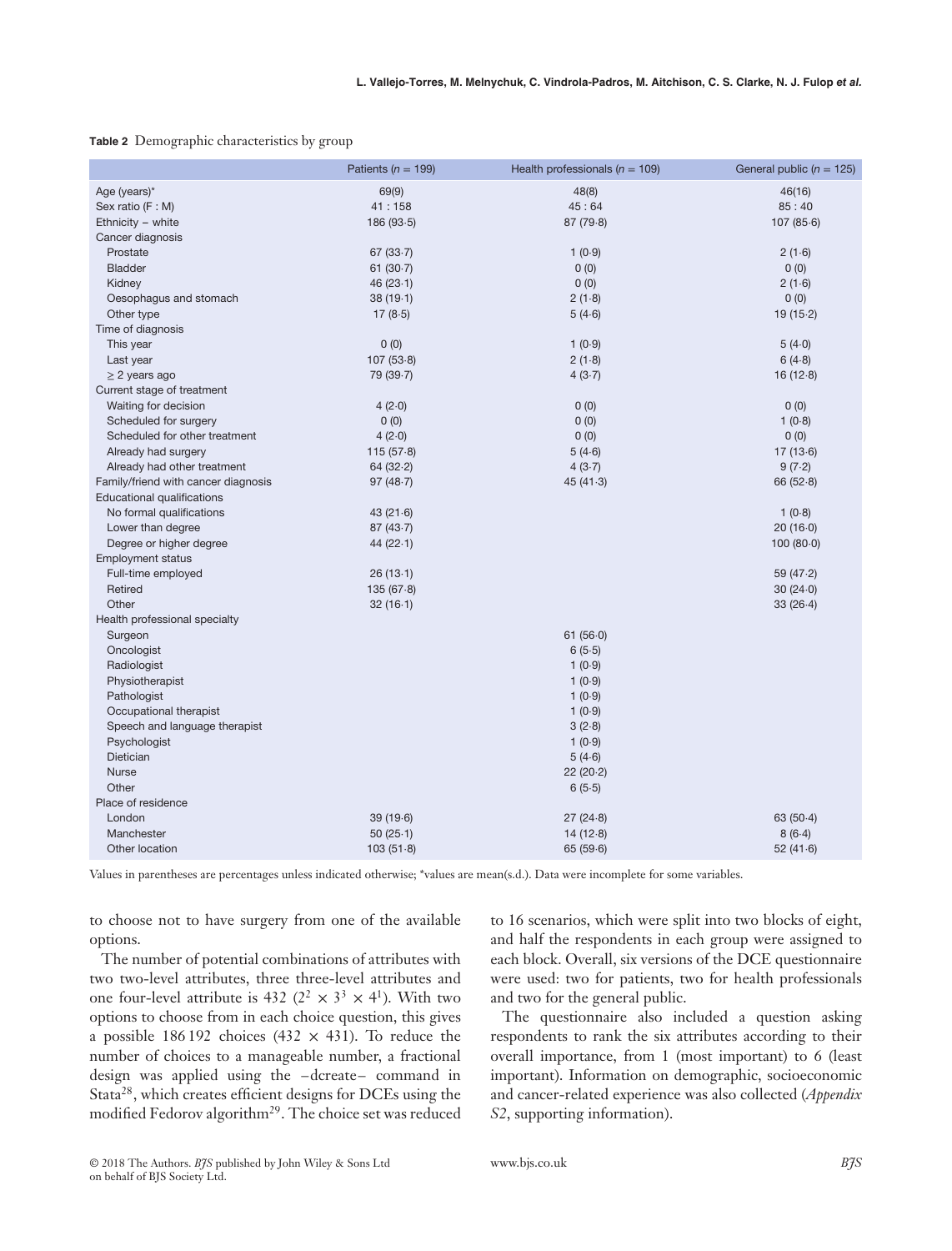

**a** Patients (119 respondents)







**c** General public (113 respondents)

**Fig. 2** Ranking of attributes by group: **a** patients, **b** health professionals and **c** general public. MDT, multidisciplinary team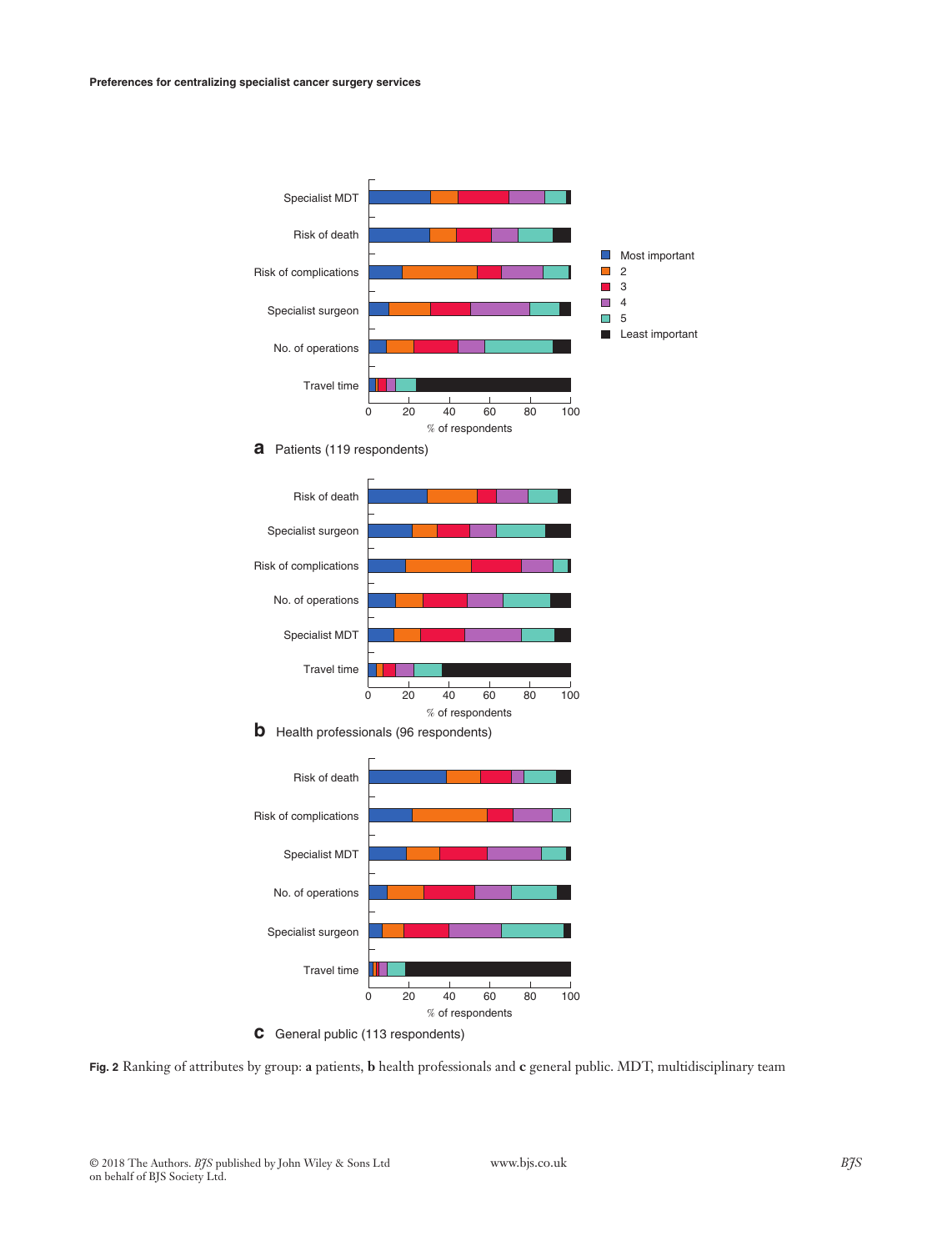

**Fig. 3** Predicted probabilities of choosing centralized cancer surgery services. Non-centralized service (comparator): 30 min travel time, ten operations per year, no access to specialist multidisciplinary team (MDT), specialist surgeon cover during normal hours only, 5 per cent risk of complication and 1⋅5 per cent risk of death; \*worst-case scenario: centralized service with 120 min travel time, 100 operations per year, no access to specialist MDT, specialist surgeon cover during normal hours only, 5 per cent risk of complication and 1⋅5 per cent risk of death; †surgeon 24/7: centralized service with 120 min travel time, 100 operations per year, no access to specialist MDT, specialist surgeon cover 24 h a day/7 days a week, 5 per cent risk of complication and 1⋅5 per cent risk of death; ‡specialist MDT: centralized service with 120 min travel time, 100 operations per year, access to specialist MDT, specialist surgeon cover during normal hours only, 5 per cent risk of complication and 1⋅5 per cent risk of death; §lower complication risk: centralized service with 120 min travel time, 100 operations per year, no access to specialist MDT, specialist surgeon cover during normal hours only, 1 per cent risk of complication and 1⋅5 per cent risk of death; ¶lower mortality risk: centralized service with 120 min travel time, 100 operations per year, no access to specialist MDT, specialist surgeon cover during normal hours only, 5 per cent risk of complication and 0⋅5 per cent risk of death; #best-case scenario: centralized service with 120 min travel time, 100 operations per year, access to specialist MDT, specialist surgeon cover 24 h a day/7 days a week, 1 per cent risk of complication and 0⋅5 per cent risk of death.

The questionnaire was checked for the use of plain English by the Plain English Campaign and piloted by ten PPI representatives in London Cancer and Greater Manchester Cancer. This resulted in minor improvements being made to the wording of the questionnaire.

#### **Data analysis**

Descriptive statistics for the characteristics of participants who completed the questionnaire were computed. Responses to the ranking questions are presented graphically. Inter-rater agreement was measured using κ statistics $30$ .

The DCE data were analysed using a conditional logit regression model in which the outcome was centre preference (A or B) and the variables in the equation were the individual attributes. A constant term was not included. The model was run on the whole sample, as well as with participants stratified by the three groups. Differences in preferences between the groups were tested by comparing the coefficients for each group using  $\chi^2$  tests.

The travel time attribute was initially included using a categorical specification with four categories (up to 30 min, 30–60 min, 60–90 min, 90–120 min). This specification yielded a non-significant effect for each individual category, but the joint effect across all categories was found to be significant (*Appendix S3*, supporting information). This variable was therefore also included as a continuous variable, taking the higher-end value of each interval (30, 60, 90 and 120 min). The same results were obtained when alternative values were used (mid- or lower-end value), provided the interval between values was preserved.

This specification of the travel time attribute also allowed marginal rates of substitution (MRS) with respect to this variable to be computed. The MRS allows direct assessment of how much of one attribute participants are willing to trade for one unit of another attribute, and therefore enables a comparison of different attributes on a common scale. Following the transformation of the travel time attribute into a continuous measure, MRS values were calculated using the travel time to hospital attribute as the denominator so that participants' preferences and the trade-offs could be compared on a common value scale in terms of willingness to travel.

In addition, regression analysis results were used to calculate the predicted probabilities of choosing cancer surgical services with attribute levels corresponding to the goals of centralization, compared with a non-centralized service. Specifically, the probability that a respondent would choose a hypothetical non-centralized service was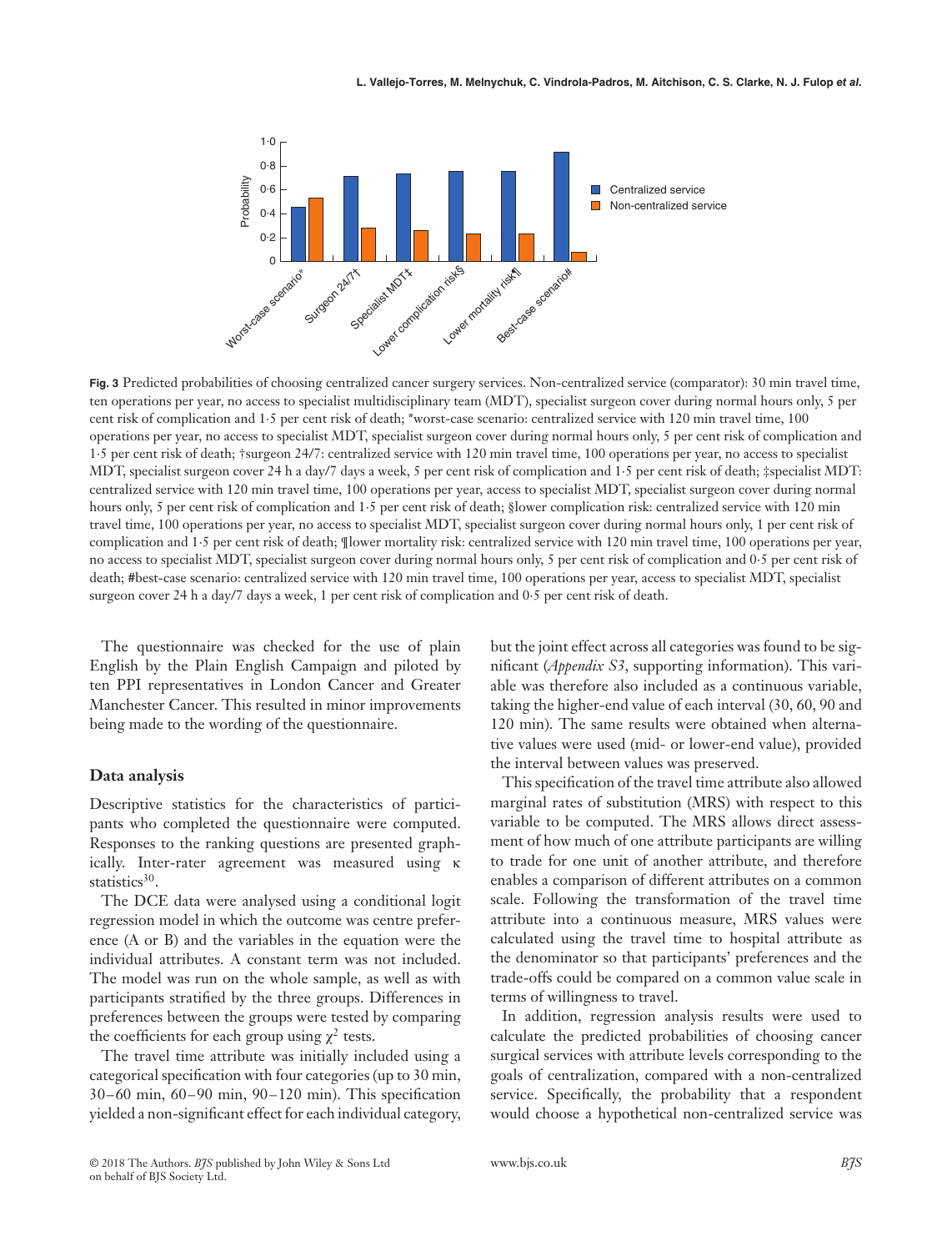|  | <b>Table 3</b> Conditional logit regression analysis by group |  |  |  |  |  |  |
|--|---------------------------------------------------------------|--|--|--|--|--|--|
|--|---------------------------------------------------------------|--|--|--|--|--|--|

|                                                                                                                                                                   | Coefficient                                                                                              |                                                                                                  |                                                                                                            |                         |  |
|-------------------------------------------------------------------------------------------------------------------------------------------------------------------|----------------------------------------------------------------------------------------------------------|--------------------------------------------------------------------------------------------------|------------------------------------------------------------------------------------------------------------|-------------------------|--|
|                                                                                                                                                                   | Patients ( $n = 199$ )                                                                                   | Health professionals<br>$(n = 109)$                                                              | General public<br>$(n = 125)$                                                                              | $P_{\perp}$             |  |
| No. of observations<br>Travel time to hospital for surgery (min)<br>Risk of serious complications from surgery (%)<br>Risk of death within 30 days of surgery (%) | 3124<br>$-0.003$ ( $-0.005$ , $-0.000$ )<br>$-0.113(-0.136, -0.090)$<br>$-0.498$ ( $-0.602$ , $-0.395$ ) | 1708<br>$-0.003$ ( $-0.006$ , $0.001$ )*<br>$-0.129(-0.159, -0.100)$<br>$-0.511(-0.654, -0.369)$ | 2002<br>$0.0003 (-0.003, 0.003)^*$<br>$-0.172$ ( $-0.210$ , $-0.134$ )<br>$-0.668$ ( $-0.806$ , $-0.530$ ) | 0.281<br>0.037<br>0.131 |  |
| No. of operations carried out each year by centre for<br>each type of cancer<br>Access to MDT to decide treatment<br>Local MDT                                    | 0.009(0.007, 0.011)                                                                                      | 0.009(0.006, 0.012)                                                                              | 0.008(0.006, 0.011)                                                                                        | 0.923                   |  |
| <b>Specialist MDT</b><br>Availability of specialist surgeon cover after operation<br>During normal working hours<br>24/7                                          | 0.377(0.243, 0.511)<br>0.346(0.213, 0.478)                                                               | 0.371(0.222, 0.520)<br>0.232(0.073, 0.392)                                                       | 0.535(0.324, 0.746)<br>0.354(0.165, 0.542)                                                                 | 0.401<br>0.498          |  |
|                                                                                                                                                                   |                                                                                                          |                                                                                                  |                                                                                                            |                         |  |

Values in parentheses are 95 per cent confidence intervals. MDT, multidisciplinary team; 24/7, 24 h a day, 7 days a week. \*Coefficient not significantly different from 0; all other coefficients significant at  $P < 0.050$ .  $\frac{1}{4}\chi^2$  test.

compared against various different centralized service scenarios. The hypothetical non-centralized service was defined as: 30 min travel time, ten operations carried out per year at the centre (for both attributes these were the lowest levels included in the study), no access to a specialist MDT, specialist surgeon cover during normal hours only, a 5 per cent risk of complication and a 1⋅5 per cent risk of death. In each 'centralized' scenario, the travel time was fixed at 120 min, the number of operations at the centre was increased to 100 per year (the highest level included in the study), and the following potential characteristics of a centralized service were added individually and then jointly: access to a specialist MDT, access to specialist surgeon cover 24 h a day, 7 days a week (24/7), risk of complications reduced to 1 per cent, and risk of death reduced to 0⋅5 per cent.

All analyses were undertaken using the software package Stata® version 12.0 (StataCorp, College Station, Texas, USA).

#### **Results**

In total, 444 responses were received from July to November 2016, 206 from patients, 111 from health professionals and 127 from members of the public. DCE questions were completed in full by 199 patients, 109 health professionals and 125 members of the public. The response rate was 52⋅8 per cent for the patient sample; it was not possible to estimate a response rate for the other groups as the survey was sent via multiple overlapping distribution routes using convenience sampling and snowball sampling techniques. The analysis was a complete-case analysis using only these respondents' answers.

Of 199 patients, 41 were women (20⋅6 per cent), compared with 45 (41⋅3 per cent) of the sample of health

professionals and 85 (68⋅0 per cent) of the general public sample (*Table 2*). Mean ages were 69, 48 and 46 years respectively. Among patients, the most common type of cancer in the sample was prostate cancer (which explained the imbalance of sexes in the patient sample), followed by bladder cancer; most patients were diagnosed during the year before the survey and had already undergone surgery. Forty-three patients (21⋅6 per cent) had no formal qualifications and 44 (22⋅1 per cent) had a degree; 135 patients (67⋅8 per cent) were retired at the time of the survey. In the health professionals' sample, 61 (56⋅0 per cent) were surgeons and 22 (20⋅2 per cent) were nurses. In the general public sample, most respondents had a degree and were working full time. In all three groups there was a mix of respondents from London, Greater Manchester and the rest of England.

#### **Simple attribute ranking**

The responses to the ranking question posed before the DCE questions were examined. Only 328 respondents (119 patients, 96 health professionals and 113 members of the public) provided full responses to this question. *Fig*. *2* shows the responses for each of the three groups separately. Attributes were ranked by likelihood of being selected as the most important factor. The κ statistic overall was 0⋅1166; it was 0⋅0765, 0⋅1268 and 0⋅1501 for health professionals, patients and the general public respectively, representing slight agreement among rankers in each  $case^{31}$ .

Using this method of ranking, risk of death and risk of complications were ranked highly in each sample, and travel time was consistently considered to be the least important factor by each group. Some differences between groups were noted: patients appeared to consider the availability of a specialist MDT team highly important,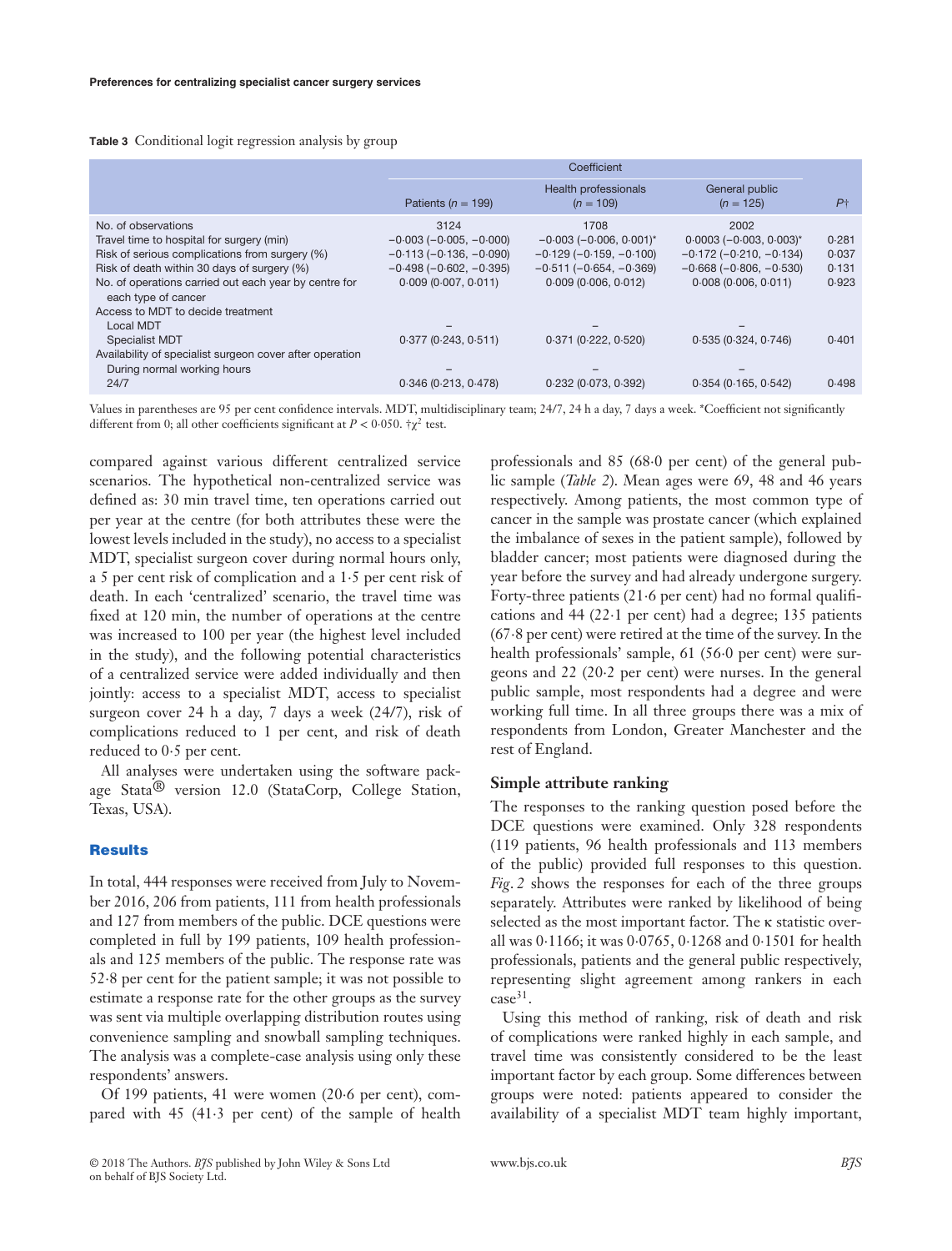|  | <b>Table 4</b> Conditional logit analysis regression results for total sample |  |  |  |  |  |  |
|--|-------------------------------------------------------------------------------|--|--|--|--|--|--|
|--|-------------------------------------------------------------------------------|--|--|--|--|--|--|

| Coefficient                       | Willingness to travel to hospital (min)* |
|-----------------------------------|------------------------------------------|
| $-0.002$ ( $-0.003$ , $-0.0002$ ) |                                          |
| $-0.132$ ( $-0.149$ , $-0.116$ )  | 75                                       |
| $-0.544 (-0.615, -0.473)$         | 307                                      |
| 0.009(0.007, 0.010)               | $-5$                                     |
|                                   |                                          |
|                                   |                                          |
| 0.414(0.322, 0.507)               | $-234$                                   |
|                                   |                                          |
|                                   |                                          |
| 0.308(0.219, 0.397)               | $-174$                                   |
|                                   |                                          |

Values in parentheses are 95 per cent confidence intervals. The data are based on 6834 observations among 433 respondents. \*Marginal rates of substitution (MRS) computed by dividing each coefficient by the coefficient for travel time to hospital. The coefficients presented are rounded and therefore MRS values are not identical to the ratio of the coefficients shown in the table. MDT, multidisciplinary team; 24/7, 24 h a day, 7 days a week.

whereas health professionals considered the availability of a specialist surgeon 24/7 more important (note that 56 $\cdot$ 0 per cent of the healthcare professionals' sample were surgeons).

#### **Discrete-choice experiment analysis**

There were no statistically significant differences in the effects of the attributes between groups, with the exception of the risk of complications, which had a slightly larger impact in the public sample compared with the patient sample (*Table 3*). Therefore, the study focused on the model conducted on the whole sample (*Table 4*).

As expected, individuals preferred to have surgery in a centre with better attribute levels: requiring shorter travel time, where the risk of complications and the risk of death were lower, the number of operations carried out each year was larger, and where there was access to a specialist MDT and to specialist surgeon cover 24/7. The MRS showed the relative importance of each attribute by enabling the comparison of different attributes on a common scale. Participants were willing to travel 75 min longer in order to reduce the risk of complications by 1 per cent, and over 5 h longer to reduce their risk of death after surgery by 1 per cent. Their willingness to travel increased by 5 min for every additional procedure carried out by the centre each year, and by approximately 4 h to have access to a specialist MDT team and 3 h for 24/7 access to specialist surgeon cover. These MRS values reflected the ranking shown in *Fig*. *2*, in particular the relatively lower importance of travel time.

The probability that respondents would choose a centre with attribute levels corresponding to a centralized service compared with a non-centralized service is shown in *Fig. 3*. Compared with a centre requiring 30 min travel time and which carries out ten operations a year (a generic non-centralized service), respondents were less likely to choose a centre that carries out 100 operations a year but for which the travel time increases to 120 min, holding the

rest of the attributes constant (a centralized service where the only difference compared with a non-centralized service is in terms of travel burden and number of operations; worst-case scenario in *Fig. 3*). However, the probability that respondents would choose the centralized service increased if the centre achieved the goals of centralization with respect to each of the other attributes: the probability was 72 per cent if the centre provides access to specialist surgeon cover 24/7, 74 per cent if there is access to a specialist MDT, 76 per cent if the risk of complications is reduced from 5 to 1 per cent, and 76 per cent if the risk of death is reduced from 1⋅5 to 0⋅5 per cent. If the centralized service achieved all of these changes in the attributes, at the expense of increasing travel time from 30 to 120 min (best-case scenario in *Fig. 3*), the probability that respondents would prefer to have surgery in the centralized centre reached 92 per cent.

Further subgroup analyses were undertaken, stratifying the whole sample by age (below 60 years *versus* 60 years or older), sex and place of residence (London, Greater Manchester and the rest of England). No consistent differences were observed. These variables were also included as control variables in the main model, but the control variables were found to be non-significant and the sign and significance of the attributes remained unchanged.

#### **Discussion**

Patients, health professionals and the public all preferred shorter travel times, lower risks of death and complications, and access to centres carrying out more operations, with more specialized teams and surgeons. Preferences were particularly influenced by the risk of complications, the risk of death and access to a specialist MDT. Travel time was the least important factor. Preferences were found to be consistent with the goals of centralization.

The probability that participants would choose to have surgery in a centre successfully meeting the aims of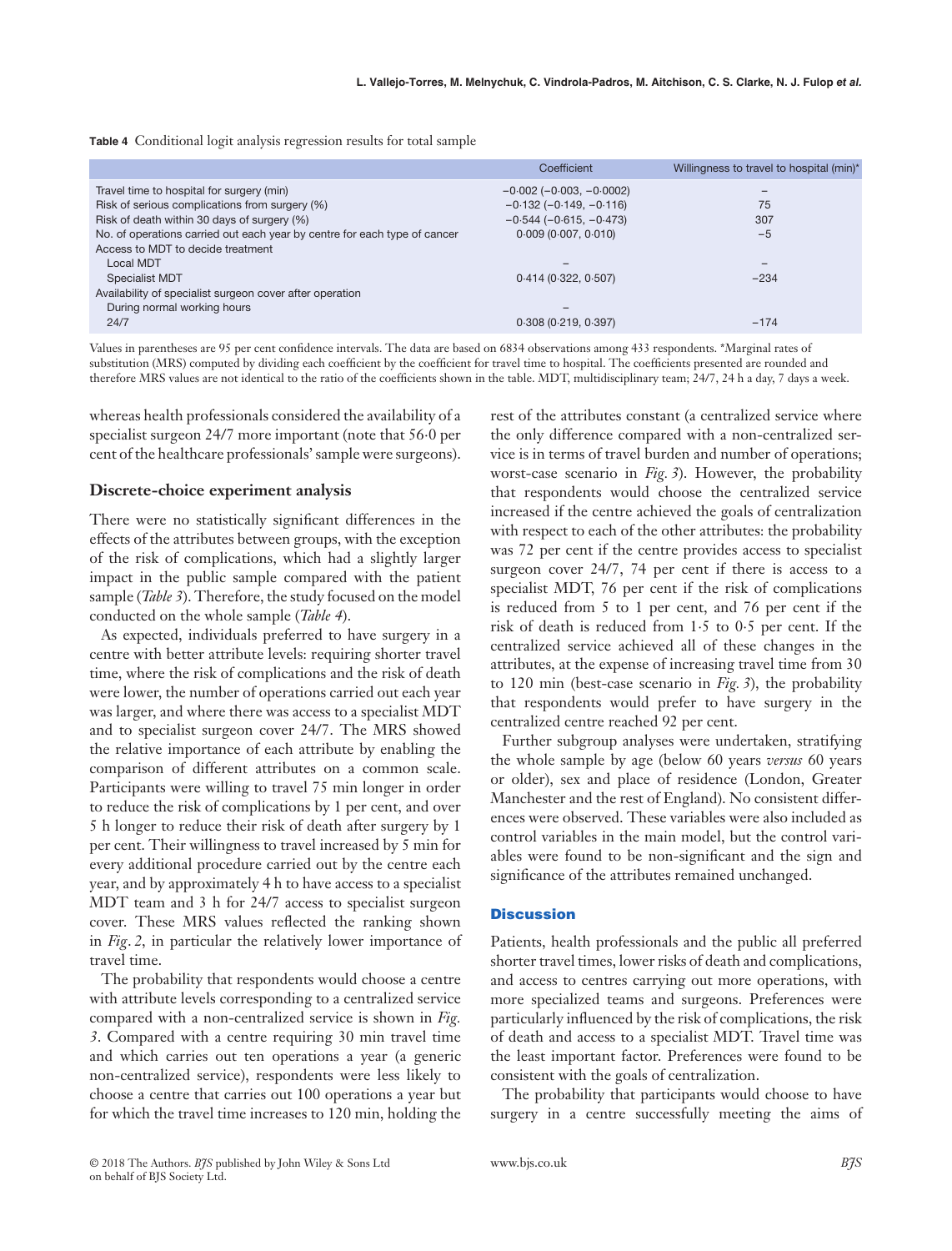# centralization was high. However, the impact on mortality and complications assumed in this best-case scenario was hypothetical, and might not be achieved. It was also found that, if centralization increased travel time for surgery at a hospital carrying out a larger number of operations in a year, but did not improve access to a specialist MDT or specialist surgeon cover 24/7, and did not reduce the risk of death and/or complications, then participants would prefer to have surgery in a non-centralized centre. Therefore, achieving outcomes associated with higher volumes is crucial.

Several limitations are acknowledged. DCEs elicit hypothetical choices, and therefore might lack external validity if individuals do not make the same choices in real-life situations. Some aspects of the choices might be difficult for respondents to understand, such as probabilities and clinical concepts. The representativeness of the samples used might be limited by the recruitment strategies, yielding potential sampling bias. The findings are unlikely to be generalizable to less urban areas where travel distances may be longer, or to countries where travel distances are considerably larger. There might be other factors affected by centralization that are important but were not included in the present analysis; they could not be included because the number of attributes/levels was predefined. Another limitation is that preferences for specific specialist cancer surgery services were analysed, and these preferences might be different for other types of cancer. For example, for some cancers the risk of death and complications is low, and in this case the importance of other attributes, including travel time, may be more pronounced. Travel costs, which might have a different effect on individual's preferences compared with travel time, were not assessed. Furthermore, the importance of travel time for surgery might be more important for family members than patients because they might travel more frequently. Analyses based on respondents who did, or did not have friends and relatives diagnosed with cancer showed that travel time only affected preferences among those with a family member (or close friend) with cancer.

The findings of this study highlight that people are willing to trade travel time for better outcomes and quality of care, in line with policy documents emphasizing the need to centralize specialist care<sup>1</sup>. It is important to note that this relates to surgery for the specified types of cancer and does not necessarily apply to other treatments (such as chemotherapy), which may be provided at local hospitals, or to other types of cancer. Planners who are redesigning services might consider, measure and communicate the impact of reorganization on the factors identified in this study.

#### **Acknowledgements**

The authors acknowledge the contribution made to this paper by Neil Cameron, one of the patient representatives on this study, who died in May 2017. They also thank V. Wood, R. J. Boaden, V. Brinton, M. M. Mughal and S. Darley for their contributions to the development of this study; and the participants of the Health Economists' Study Group meeting held at the University of Aberdeen, June 2017, and of the Health Service Research UK Symposium held in Nottingham, July 2017, for their comments.

This study represents independent research commissioned by the NIHR Health Services and Delivery Research Programme, funded by the Department of Health (study reference 14/46/19). N.J.F., S.M. and C.V.-P. were in part supported by the NIHR CLAHRC North Thames at Bart's Health NHS Trust. The views expressed are those of the authors and not necessarily those of the National Health Service, the NIHR or the Department of Health.

K.P.-J. is the Chief Medical Officer of London Cancer and provides overall clinical leadership to the London Cancer centralization. D.C.S. is the Medical Director of Manchester Cancer and provides overall clinical leadership to the Manchester Cancer centralization. M.A. and J.H. were pathway leads and C.L. was a pathway manager on the London Cancer centralization. S.B.M. was pathway lead on the Manchester Cancer centralization.

*Disclosure:* The authors declare no other conflict of interest.

#### **References**

- 1 Aggarwal A, Lewis D, Mason M, Purushotham A, Sullivan R, van der Meulen J. Effect of patient choice and hospital competition on service configuration and technology adoption within cancer surgery: a national, population-based study. *Lancet Oncol* 2017; **18**: 1445–1453.
- 2 Munasinghe A, Markar SR, Mamidanna R, Darzi AW, Faiz OD, Hanna GB *et al.* Is it time to centralize high-risk cancer care in the United States? Comparison of outcomes of esophagectomy between England and the United States. *Ann Surg* 2015; **262**: 79–85.
- 3 Cowan RA, O'Cearbhaill RE, Gardner GJ, Levine DA, Roche KL, Sonoda Y *et al.* Is it time to centralize ovarian cancer care in the United States? *Ann Surg Oncol* 2016; **23**: 989–993.
- 4 NHS England; Public Health England; Health Education England; Monitor; Care Quality Commission; Trust Development Authority. *Five Year Forward View*; 2014. [http://www.england.nhs.uk/wp-content/uploads/2014/10/](http://www.england.nhs.uk/wp-content/uploads/2014/10/5yfv-web.pdf) [5yfv-web.pdf](http://www.england.nhs.uk/wp-content/uploads/2014/10/5yfv-web.pdf) [accessed 6 March 2017].
- 5 Forshaw MJ, Gossage JA, Stephens J, Strauss D, Botha AJ, Atkinson S *et al.* Centralisation of oesophagogastric cancer services: can specialist units deliver? *Ann R Coll Surg Engl* 2006; **88**: 566–570.